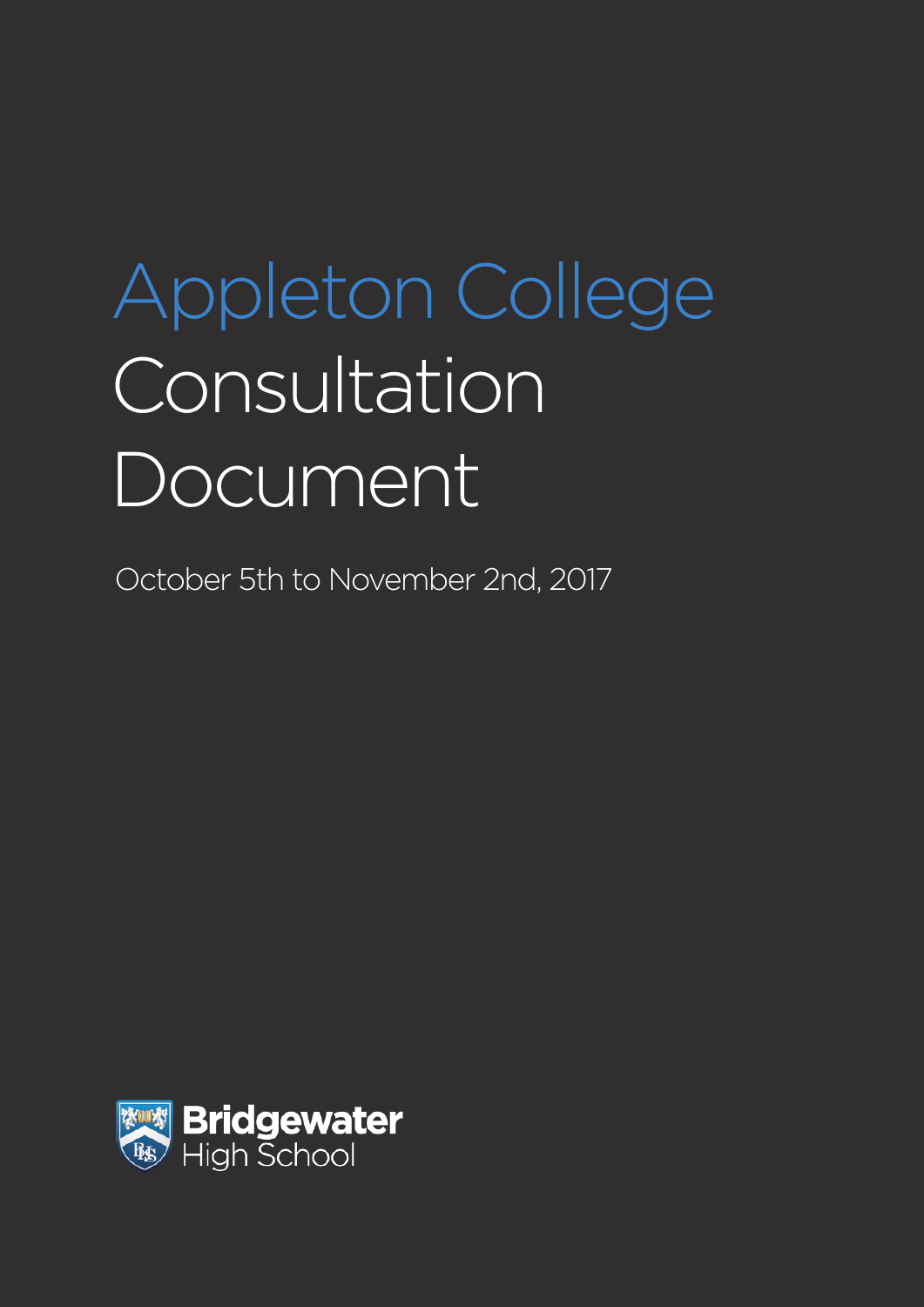## Proposal:

• to consult on closing Appleton College and

• to work on collaborative transition from KS4 to KS5 with Priestley College as part of The Challenge Academy Trust (TCAT)

Consultation period Thursday 5th October to Thursday 2nd November

The proposal is that Appleton College, Bridgewater High School's sixth form provision, will no longer recruit students from September 2018. Students currently enrolling this September for Y12 or Y13 will continue to receive the same high standards of teaching and care that have always characterised Appleton College.

Bridgewater High school will now work collaboratively with Priestley College to provide the highest quality transition between KS4-5 for those students wishing to attend Priestley College. Students choosing different pathways or institutions will also benefit from high quality transition arrangements.

#### There are essentially two reasons for the proposal:

- 1. The significantly low and declining number of students choosing Appleton College as a Post 16 option means that the College is no longer financially viable. The only alternative is to reduce the course offer for students, which will result in the College becoming educationally unviable.
- 2. Being a founder member of The Challenge Academy Trust, Bridgewater High School has the opportunity to forge a collaborative transition structure with Priestley College which will benefit our students.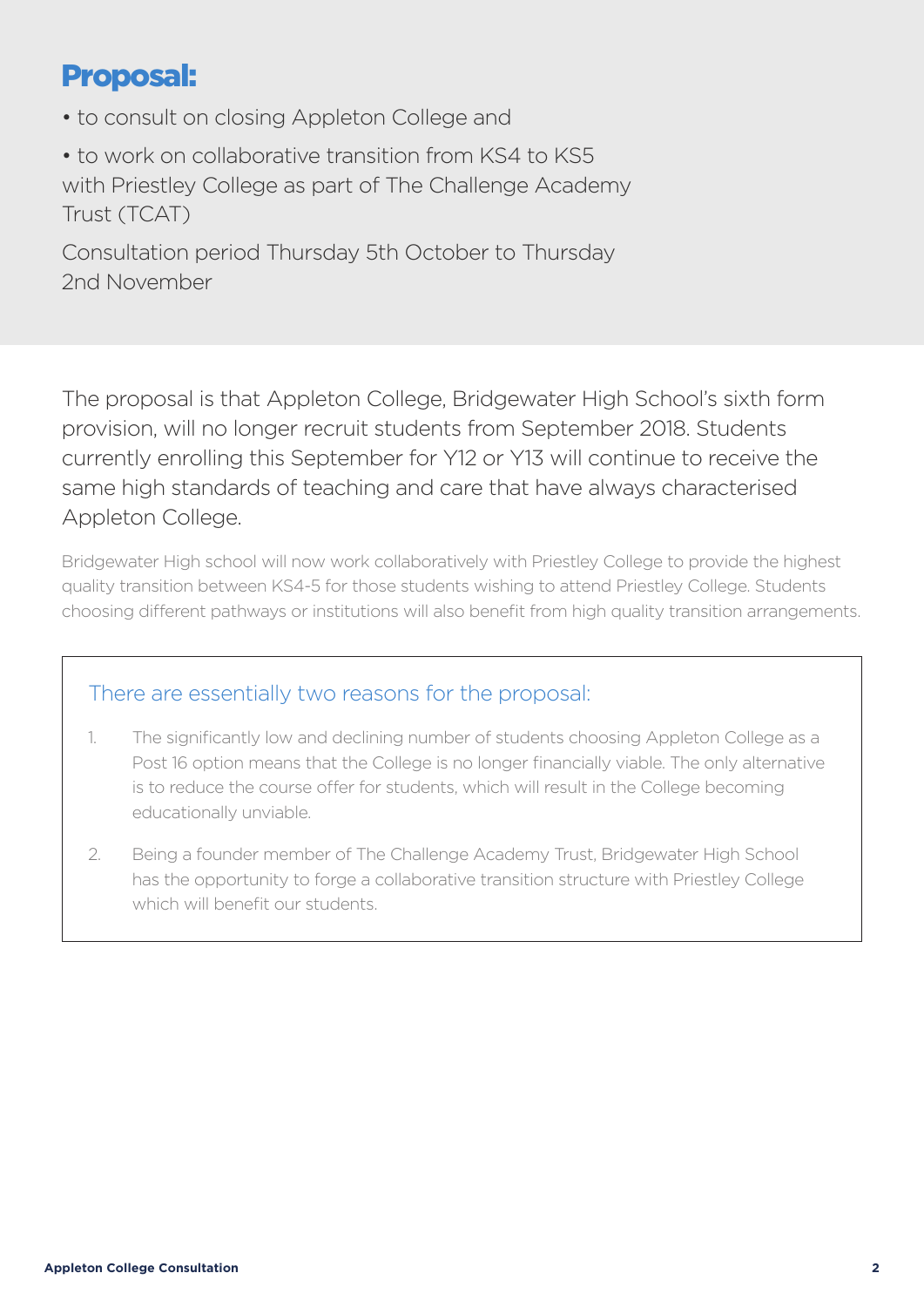## Context:

Appleton College has always been a priority for Bridgewater High School. However, for more than a decade we have wrestled with relatively low numbers. To combat this the school and the Governors have taken a number of steps to increase recruitment including:

- An unremitting focus upon raising the academic profile of Appleton College, something we have succeeded in doing
- Focusing on a personalised curriculum
- The introduction of innovative pathways such as the NHS Cadet Scheme and the Arts Pathway
- The successful drive to increase the number of students attending Russell group universities including Oxford and Cambridge
- Providing over 20 A level options
- Substantial investment in and refurbishment of the sixth form area exceeding £100,000
- Significantly increasing the leadership and management capacity within the sixth form including the appointment of a dedicated Assistant Headteacher
- An extensive transition and induction programme with events starting from Y7
- A number of staff and governor working parties that have looked extensively into ways of increasing recruitment
- Prioritising the teaching of A levels on the school timetable
- Taking feedback from students and acting on it

Notwithstanding these efforts, numbers have remained stubbornly low and over recent years have declined. The reason students give us is the wide choice of post sixteen institutions available to them in the Warrington area, institutions that are typically both strong, and of quality.

School Leaders and Governors have therefore reluctantly reached the conclusion that recruitment is simply too low. We need to be realistic about the fact that Appleton College is no longer financially nor educationally sustainable. Furthermore, given our responsibility to ensure that public funds are appropriately spent we need to be confident that we are not subsidising a small sixth form at the expense of the rest of the school.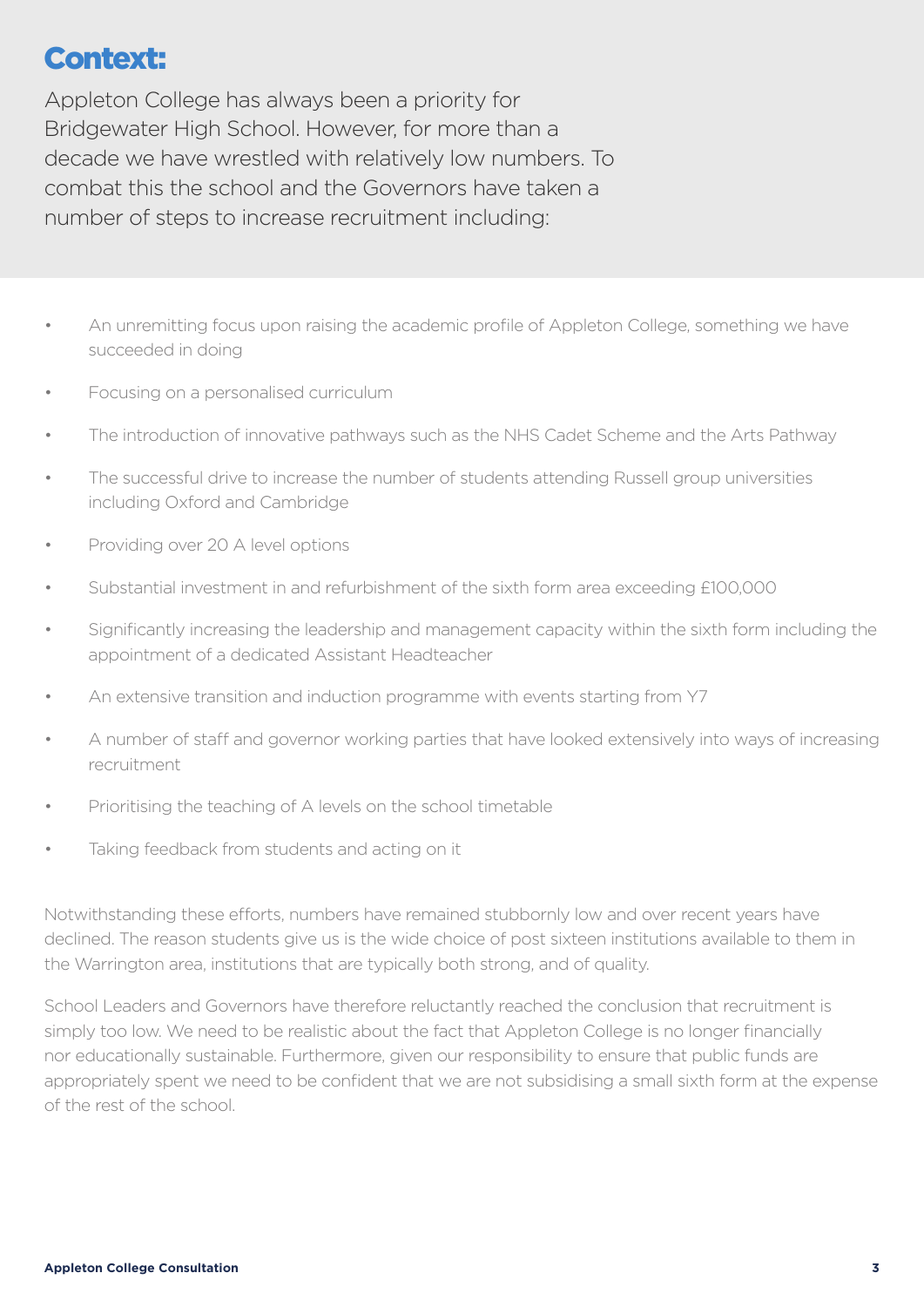In the document *"Making significant changes to an open academy, March 2016" the Department for Education state:*

*Applications for the addition of a sixth-form will be assessed against the following quality criteria; these will be used as guidelines when being considered by the RSC:*

*• Size, an expectation of around 200 students or more, either in the institution or through partnership;*

*• Breadth, an expectation that a student should be able to choose from around 15 A levels across a range of subjects, either in the institution or through partnership;*

In terms of the breadth of the offer, Appleton College has regularly provided over 15 A level courses and currently offers over 20 A levels. However, notwithstanding the fact that the advice referred to in the document "Making significant changes to an open academy, March 2016" relates to new sixth forms, our recruitment has fallen significantly below this benchmark figure of 200 students over a number of years, as this table illustrates:

| Sixth Form Numbers - Historical Analysis |     |     |       |                 |  |  |
|------------------------------------------|-----|-----|-------|-----------------|--|--|
|                                          | Y12 | Y13 | Total | Adrift from 200 |  |  |
| Autumn 2011                              | 55  | 80  | 135   | $-65$           |  |  |
| Autumn 2012                              | 111 | 50  | 161   | $-39$           |  |  |
| Autumn 2013                              | 83  | 88  | 171   | $-29$           |  |  |
| Autumn 2014                              | 79  | 64  | 143   | $-57$           |  |  |
| Autumn 2015                              | 39  | 62  | 101   | -99             |  |  |
| Autumn 2016                              | 65  | 31  | 96    | $-104$          |  |  |
| Autumn 2017                              | 36  | 58  | 94    | $-106$          |  |  |

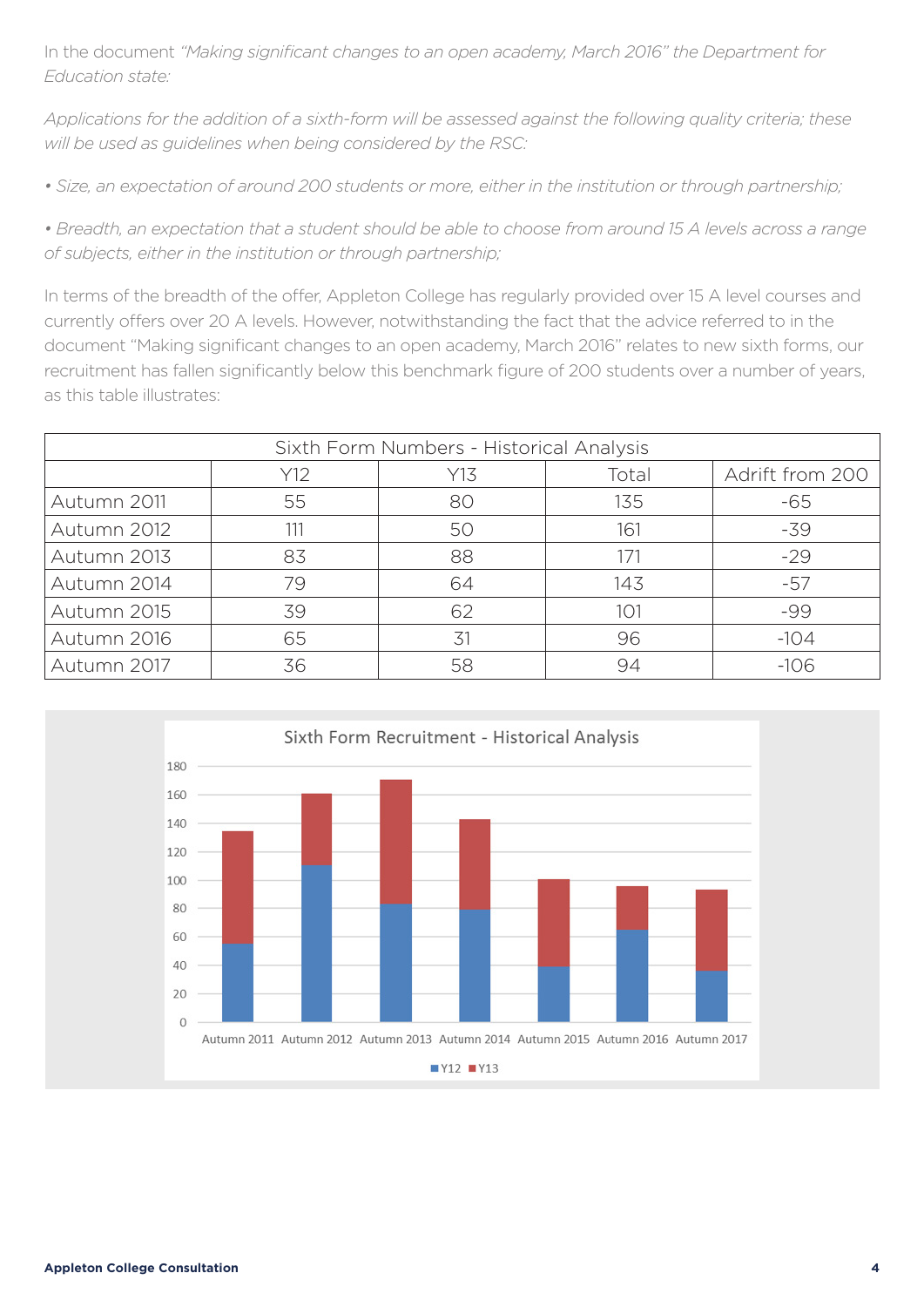The low numbers have been a constant matter of analysis, especially within the Scrutiny and Finance Committee. In the summer of 2015, recruitment was particularly difficult. Therefore, it was agreed that we would explore its future sustainability. An option considered in 2015 was to close the sixth form to new recruits from 2016. There was a strong financial argument for this. However, whilst finance was and remains the overwhelming argument, there were other factors to consider. These included where the school was in terms of its preparation for new A levels, the expectations that had been given to students and the potential of moving into TCAT and the financial reserves we had. Therefore, it was decided in August 2016 to continue but review numbers again in 2017 to evaluate the financial viability of Appleton College. This summer's recruitment marks the final tipping point with exceptionally low numbers triggering this proposal to close Appleton College to current Y11 students.

The numbers argument is stark for the viability of the sixth form. We recognise that the Department for Education's advice referred to earlier represents only a potential benchmark figure for opening new sixth forms. However, we believe it broadly equates to the viability of running our current sixth form, particularly given the wider funding issues we face locally. As the following table illustrates a roll of 200 would, subject to Bridgewater's current funding formula<sup>1</sup>, bring in an income of:

|                          | Income per Student $E$   No of students |     | Total Income £ |
|--------------------------|-----------------------------------------|-----|----------------|
| With numbers of<br>200   | 3.956                                   | 200 | 791,200        |
| Actual numbers<br>2017/8 | 3,956                                   | 96  | 379,737        |
| Deficit                  |                                         |     | 411,463        |

<sup>1</sup>*The Sixth funding is drawn from the ESFA's funding formula. This based on the flat rate of £4,000 per full-time student which is then modified by the ESFA for characteristics specific to Appleton College including a retention factor of 0.995, programme cost weighting of 1.0 and disadvantage funding relating to economic deprivation funding (based on area factors and Appleton College's student profile). This results in the base rate figure of £4,000 per student being reduced to an average of £3,956 per student.*

Meanwhile this table represents the sliding scale of costs and subsidy when set against a benchmark 200 students.

| Benchmark income<br>for 200 students $@$<br>£3,956 | Actual numbers | Income   | <b>Annual Deficit</b> |
|----------------------------------------------------|----------------|----------|-----------------------|
| £791,200                                           | 200            | £791,200 | £0                    |
| £791,200                                           | 175            | £692,300 | -£98,900              |
| £791,200                                           | 150            | £593,400 | $-E197,800$           |
| £791,200                                           | 125            | £494,500 | $-E296,700$           |
| £791,200                                           | 100            | £395,600 | $-E395,600$           |
| £791,200                                           | 75             | £296,700 | $-E494,500$           |
| £791,200                                           | 50             | £197,800 | $-E593,400$           |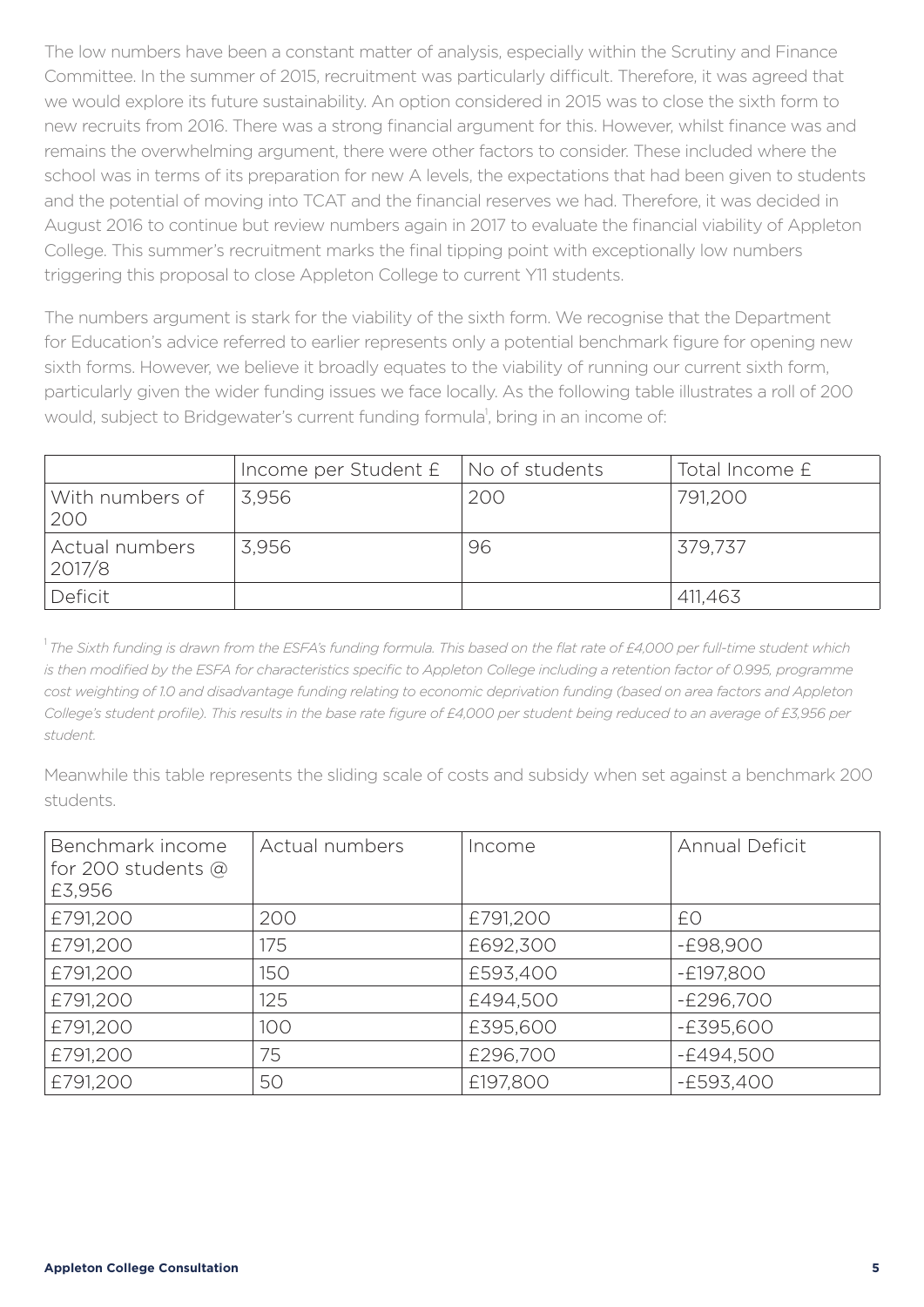Both tables illustrate the potential difficulty any school would have in supporting a sixth form with numbers lower than 200. It might be that schools with higher numbers but still less than 200 students can make their sixth form viable. This was our position in the past. However, the recent trend of such low and declining numbers means that we can no longer do so.

Our students have consistently praised the quality of both the care and guidance and the teaching and learning provided by Appleton College. However, understandably and rightly students have a wide range of subject interests. One of the challenges we have faced over the years therefore has been to make the option choices attractive to students, especially when compared with the rich offer of local sixth form providers.

We have extensively sought the views of students in terms of the courses that could act as an incentive to stay at Appleton College. In recent years, this has seen the addition of courses such as Economics and Government and Politics directly because of student feedback. However, the dilemma we face is that by offering the breadth of choice that our students say makes the sixth form attractive we then further increase the curriculum costs associated with running the sixth form. Clearly, this is not always offset by sufficiently high numbers of new entrants.

Other steps we have taken to mitigate costs whilst not compromising the quality of the educational offer include reducing the numbers of hours that very small groups receive, or in some cases teaching mixed age group classes in the Arts. Such steps might make a difference when a school has, for example, over 150 students. However, when the role is in-line with our three year average of just below 100, such steps have minimal impact on the overall costs of running the sixth form.

In conclusion, therefore, Bridgewater High School's governors feel that it would not represent the best use of public funding if we were keep Appleton College open.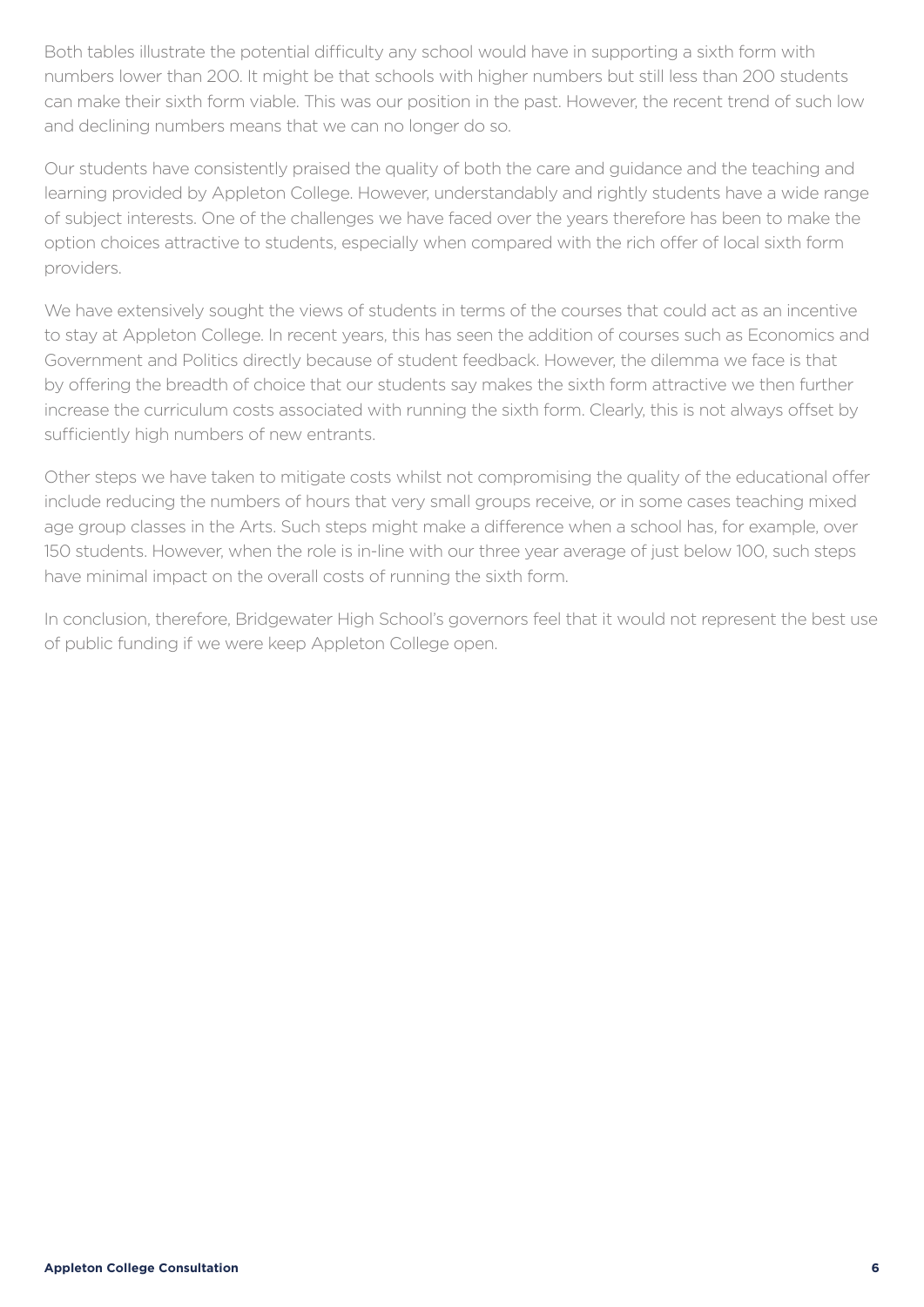## Next Steps and Possible Questions and Answers:

#### Q: What impact will this have on students currently enrolled at Appleton College?

A: There should be no direct impact. Students will continue to receive the high quality care and guidance that have characterised Appleton College over the years. Current Y12 moving into Y13 will clearly be part of a smaller sixth form. However, if this proposal goes ahead, we are adamant that there should be no detriment to the quality of education they receive. We have a depth of high quality A level teachers to draw upon in terms of ensuring curriculum continuity. Furthermore, the high level of pastoral support and care will continue whilst being appropriate to a relatively small cohort of students.

Finally, perhaps even more so than ever, we will want to ensure that if they are the last year group through Appleton College, they become fittingly representative of the high standards of achievement that have characterised previous Appleton year groups.

Q: If this proposal goes ahead, does it mean that Appleton College will close to current Y11 and all subsequent year groups?

A: Yes

### Q: How can current students find out about alternative sixth form options?

A: Within school, Assistant Headteacher Mr Lambrianides, who has had significant experience in taking students through A level will provide a range of information and guidance, including Apprenticeship options at KS4. This will be developed as part of an already extensive programme of Careers Information and Guidance across the whole school. We are also already involved in a network of local schools and colleges to further improve transition arrangements. The school will also continue to provide impartial Careers and Guidance to students.

#### Q: Will Priestley be able to accommodate Bridgewater students who may previously have chosen Appleton College?

A: Yes.

#### Q: Some students prefer the small nature of Appleton College. What support will be provided if they move into a larger college?

A: To begin with, we have no reason to believe that larger local institutions do not provide appropriate pastoral care and guidance to all their students. However, where students feel more daunted by moving into a larger environment we will, through our transition programme seek, to support them as best we can. It should be noted that we have experience of this at other transition points in the school. For example, many of our Y7 students come from single entry primary schools and join a cohort of 300 students. Because of how we work with our primaries, we believe we are successful in providing a smooth transition into a larger environment and we feel confident we could do the same between KS4-5.

#### Q: Could the closure of Appleton College be detrimental to the quality of education provided by Bridgewater High School?

A: No. We see no reason why this should be the case. Whilst is has been a privilege teaching across three Key Stages, refocusing upon just Key Stage 4 and Key Stage 3 will, we believe, provide opportunities for even greater student success. Furthermore, we believe that because some of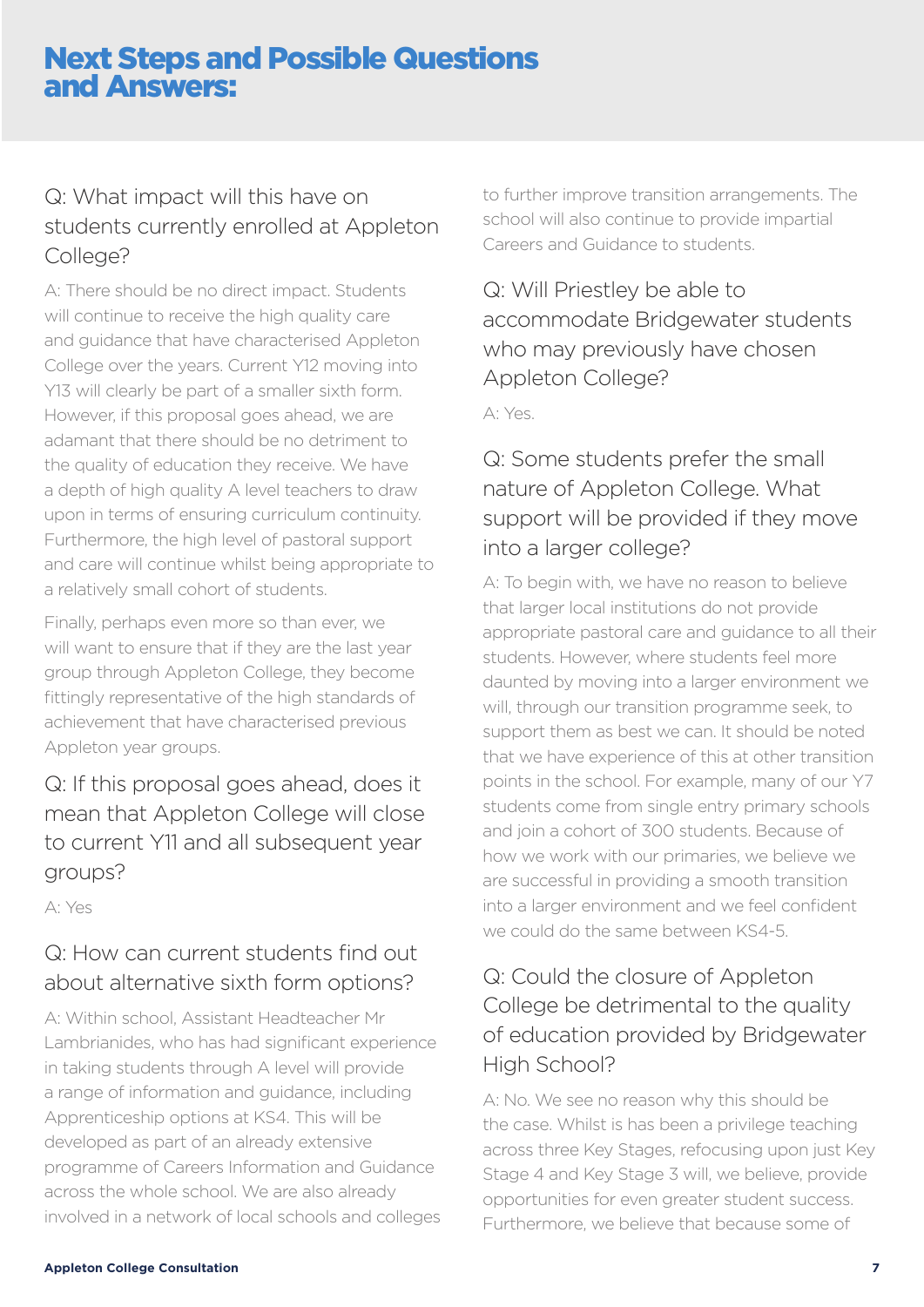the resources that have been directed towards the sixth form can now be channelled towards KS3 and KS4, students will only benefit more widely.

#### Q: Could this impact upon the quality of teachers that Bridgewater can recruit and retain?

A: Bridgewater is an attractive place to work whether a teacher's passion is for KS3, KS4, KS5 or indeed any combination of these. Our staff regularly comment that it is a privilege to work with such hardworking students. However, it is true that for some teachers, the prospect of teaching at A level is a defining attraction when applying for jobs. Equally, for other teachers, being able to teach in an 11-16 environment such as Bridgewater is an incentive in its own right. Therefore, we feel confident that we will continue to recruit high quality teachers. Furthermore, with our recent designation as a Teaching School along with the opportunities that we believe TCAT will provide in terms of the professional development we are confident that we will be able to provide a teaching environment that will continue to attract both highly qualified and excellent classroom practitioners.

#### Q: Does this potential change present any opportunities for Bridgewater High School?

A: It's important that if this proposal goes ahead we seek to find opportunities to continue to develop Bridgewater High School. For example, we would look to develop our work between KS2- KS3. In particular, we would focus on curriculum continuity and pastoral transition with our local primaries. Similarly, we would look to develop a more comprehensive transition programme with Priestley College. Appleton College has accrued significant experience and capability in delivering A levels at KS5 over a number of years. Because Bridgewater High School is a founder member of TCAT, the first multi academy trust nationally to include a sixth form college, we are uniquely placed to share this expertise within the collaborative structure that defines TCAT. As a result, we believe we will build a stronger, more

sustainable post 16 provision for our students within a rigorous framework of accountability.

We also think that the closure of the Appleton College would provide capacity for us to develop our newly acquired National Teaching School status.

#### Q: Who decided on this proposal, Bridgewater High School or TCAT?

A: This proposal was put forward by the Governors of Bridgewater High School and is supported by the TCAT Trustees.

#### Q: Is it possible that Priestley will also come under financial pressure and have to reduce its offer to students?

A: Currently all post 16 providers continue to be under financial pressures due to government funding restrictions. However, Priestley has an outstanding financial health rating and remains fully committed to offering a broad and inclusive curriculum and this means protecting minority A Levels such as modern foreign languages and music. A number of courses have recently been withdrawn as they have been across the country due to national policy changes, for example A Level Archaeology and ICT. As a large post 16 provider the students who currently attend Bridgewater can be assured that there are no plans to reduce the offer at Priestley, if anything there is likely to be more choice in the future as new Technical Qualifications are introduced for those interested in vocational qualifications.

#### Q: What attitude might the Department for Education or the Regional Schools Commissioner (RSC) have regarding this proposal?

A: The Department for Education alongside the RSC conducted a number of Area Wide reviews last year into a range of things but included a focus upon the delivery of post-16 education. We believe that the steps we are taking and the reasons why we are taking them would be regarded as prudent. The opportunities to collaborate more fully with Priestley College

#### **Appleton College Consultation 8**